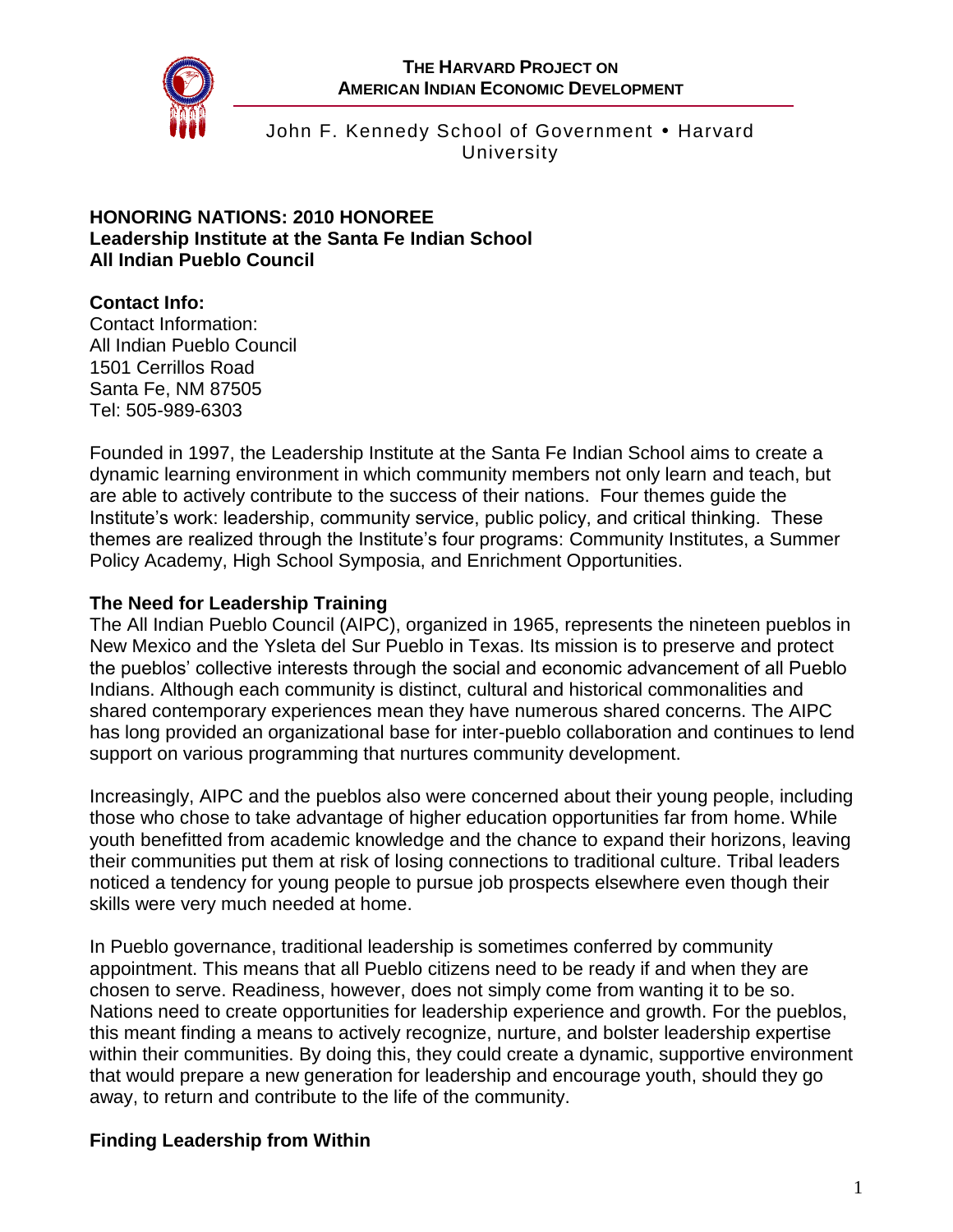The Leadership Institute was established in 1999 as a way to hold public policy conversations about the challenges facing Pueblo nations. It is based at the Santa Fe Indian School, a former federal Indian boarding school now owned and administered by AIPC. The activities sponsored by the Institute are informed by the pueblos' core cultural values and their desire to developing homegrown solutions to the problems affecting their communities. An integral part of the Institute's mission is to educate its citizens about policy issues and encourage them to contribute — now and in the future — to the discourse.

Policy think-tank events, or Community Institutes, are one of the Leadership Institute's essential programs. These meetings are convened two or three times a year. Each event focuses on a specific topic of concern and brings together topic area experts and up to 40 tribal-citizen participants. The think-tank begins with in-depth introductions, storytelling, and a review of the effect of 100 years of federal Indian policy; only then does attention shift to a general topic presentation and breakout sessions focused on solutions. The gatherings end with participants' personal reflections on the contributions they each might make. The Community Institute publishes a "Grey Book" that describes the meeting and records policy recommendations that can guide future decision making.

Other programs of the Leadership Institute specifically target youth. The innovative Summer Policy Academy (SPA) offers a four-week session that exposes Pueblo students to leadership and public policy training. These high school juniors and seniors are introduced to tribal, state, national, and international issues by well-known faculty drawn from tribal communities, universities, and governments. One goal is to put participating students in the shoes of leaders by asking them to wrestle with the same issues tribal governments frequently face. The sessions also address specific topic areas relevant to Native American youth, such as Native history, life skills, personal and communal identity, careers, and traditional lifestyle choices. The SPA year two program is a partnership with Princeton University and is held at the Woodrow Wilson School. SPA year three places students in internships in their communities and surrounding areas. Year four of the program is in development and will serve as an international exchange for a select group of SPA graduates.

The Leadership Institute also facilitates community contributions through the Seniors Honors Project, where the entire senior class undertakes a one-year research project on a selected issue of importance to tribal communities. Seniors have worked on a wide variety of topics, including technology, language preservation, Indigenous peoples, global warming, Native American gangs, urban Native issues, and traditional agriculture. Funding for the Institute's programs comes mainly from the state of New Mexico, the school, the tribes, and specific grants.

#### **Considering the Past and the Future**

The Leadership Institute provides a vitally needed place for Pueblo Indians to develop policy and leadership. Through the Community Institutes, community leaders are able to take a step back from the day-to-day business of governing and develop new perspectives on tough issues. Since the discussions are firmly grounded in core cultural values, guided by citizens' insights, and informed by experts in the field, resulting policy recommendations are built on strong, community appropriate foundations. Community members gain new tools and resources and have a means of moving beyond reactive policy to develop proactive strategies that make sense to their citizens and are consistent with their traditions.

A notable aspect of the Leadership Institute is the way in which culturally based methods and practices flow through all its programming. For example, in Pueblo culture, learning is